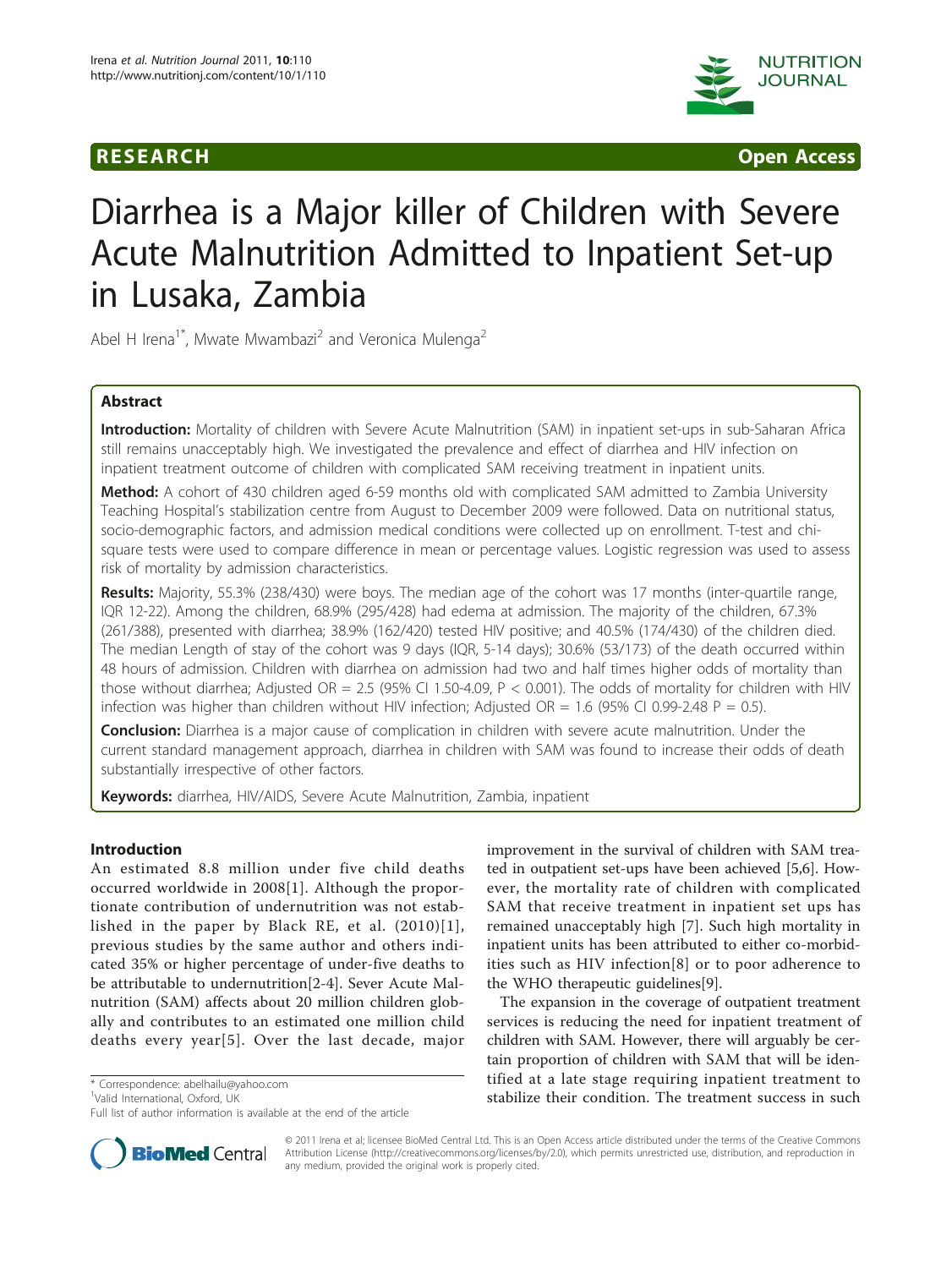inpatient set-ups is variable. It is almost impossible to stipulate with certainty the key reasons behind the successes in those institutions with low mortality or failures in others. Two underlying factors, HIV/AIDS and diarrhea infections have been documented to substantially increase the mortality rate of children with SAM receiving treatment in inpatient units[\[8](#page-5-0)].

The association of diarrhea and SAM is a well documented fact [[10-13\]](#page-5-0). However, to date there is limited understanding of the most effective way to manage children presenting with complicated SAM and diarrhea [\[8](#page-5-0)]. Management is even made worse by HIV/AIDS co-morbidities [[14\]](#page-5-0). HIV/AIDS infection is known to decrease the survival of children with SAM [[15,16](#page-5-0)]. The degree to which diarrhea in children with complicated SAM increased their risk of mortality has also not been fully alluded to. This void is exposing children to succumb to death due to largely preventable illnesses. We analyzed data of children admitted to the Zambia University Teaching Hospital's inpatient unit to identify the prevalence of diarrhea and HIV infection and assess their effect on treatment outcome.

# Methods

#### Study setting

Zambia University Teaching Hospital (UTH) is located in Lusaka, a capital city of Zambia. At the time of this study it provided the only inpatient unit for children with complicated SAM in Lusaka district. As such children receiving service in the unit come from all corners of Lusaka district. The unit has a 59 bed capacity. However, due to the large number of children needing inpatient treatment, year round, the unit has more children than it can accommodate. This is forcing cot sharing.

According to the inpatient unit audit, close to 2,000 children with SAM receive treatment in the inpatient unit annually. This constitutes close to 30% of the children with SAM that annually receive treatment in Lusaka; outpatient and inpatient combined (personal experience).

The mortality rate of SAM children admitted to the inpatient unit is over 30% (ward audit). This is despite efforts since 2001 to reduce mortality in the unit through training of staff in inpatient management of SAM as per the 1999 WHO guideline[[17\]](#page-5-0).

### Study population

All children 6-59 months of age admitted to the inpatient unit were eligible for the study. Children were admitted to the ward based on the presence of bilateral pitting edema and/or weight for height Z-scores (WHZ) < -3 standard deviations (SD). Weight for height Zscores were calculated using NCHS/WHO normalized charts.

## Study design and period

This was a cohort study involving children 6-59 months old with SAM admitted to the UTH inpatient unit. The study was conducted from  $1<sup>st</sup>$  August to  $31<sup>st</sup>$  December 2009. Part of the study period (October to December) fall within the malnutrition period; December being the peak month for SAM in Lusaka.

## Sample size

Out of a total of 1041 admission that occurred between August and December 2009, 430 children between 6 and 59 months old were enrolled into the study. Children were enrolled into the study up on consent of their caregivers. Children admitted over the weekend were missed as study protocol required enrolling children within 24 hours of admission.

# Data collection

Trained ward attendants measured the nutritional status of the children. Height was measured using a stadiometer, and weight was measured to the nearest 100 g using a UNISCALE. Social and demographic data were collected using structured questionnaires. HIV serology was done using the Determine® HIV-1/2 test. DNA PCR (for children under 18 months old with a positive HIV serology) was done after parental consent was obtained. MUAC was not measured as it was not part of the inpatient protocol.

On admission, all children were examined by the attending physicians. Clinical evaluation was done to assess co-morbidities. Fever was defined as an admission axilliary temperature of greater than 37.5°C. Diarrhea was diagnosed based on caregiver assessment or three or more loose stools a day.

### Clinical and nutritional care

Children were managed by a team of physicians comprising of three rotating resident physicians (average stay in the ward of 4 months) and two junior resident medical officers, supervised by one senior registrar and one consultant pediatrician. In addition, three to five nurses attended to the children in the ward.

Children were managed using WHO standard guidelines for the management of severe malnutrition. Oral vitamin A (200,000 IU if ≥ 12 months old or 100,000IU if < 1 year old) was given on admission; those with clinical signs of vitamin A deficiency received further doses on days two and 14. Children with diarrhea were given ReSoMal. A nasogastric tube was inserted into children who were assessed to be too sick to feed voluntarily or who had persistent vomiting. Children received 10% dextrose upon admission. Intravenous fluids (often 1/2 strength Darrow's solution) were used for management of shock or in children with persistent diarrhea with dehydration.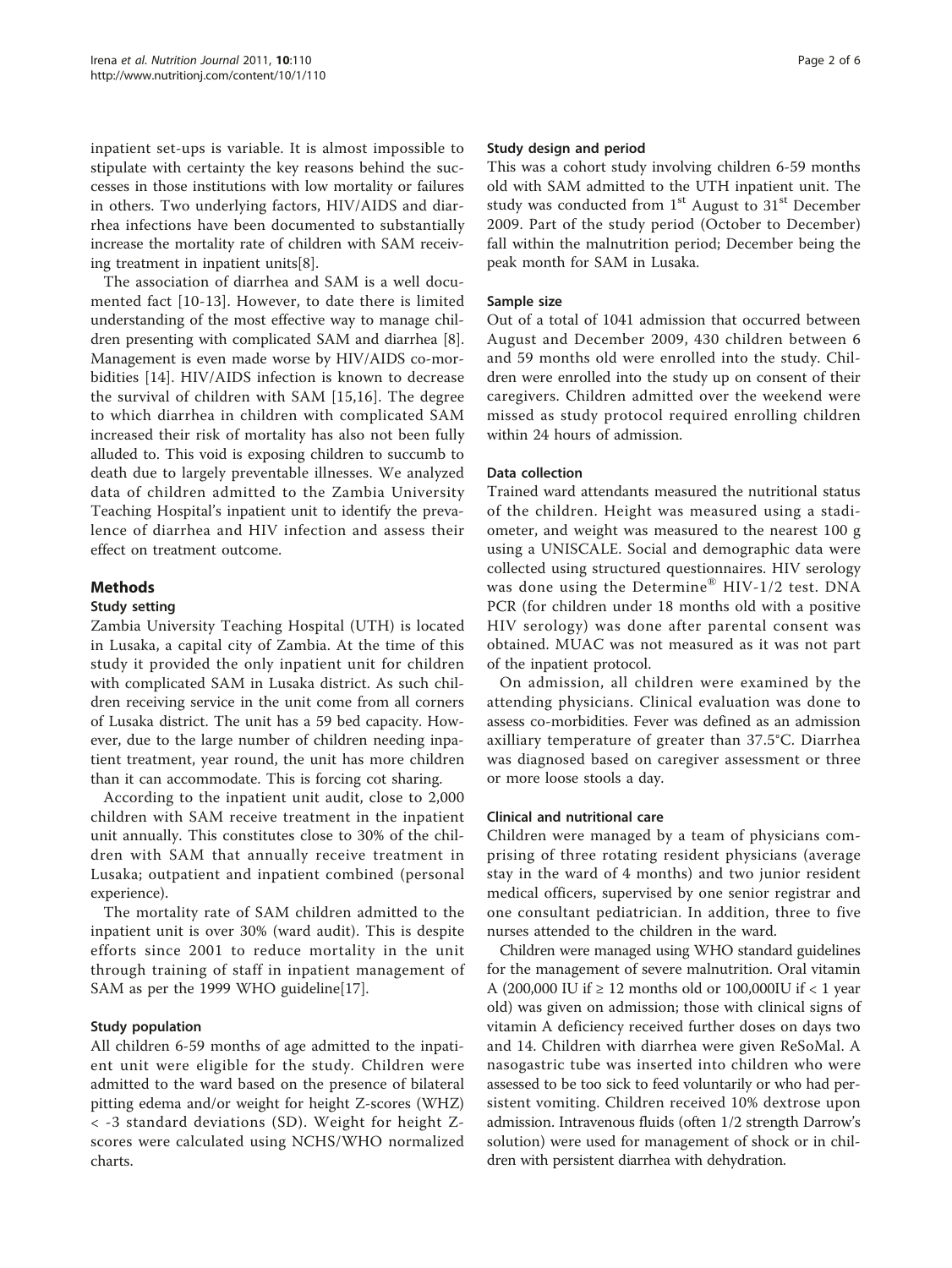F75 therapeutic milk was used in the first phase of treatment. F75 prepared in the ward using fermented milk was given to children who continued to have diarrhea after admission. During the second phase of treatment, children were treated either with ready-to-use therapeutic food (RUTF) or F100 therapeutic milk depending on appetite test result.

Children exited from the unit on one of the following criterion; "Stabilized" if they were able to consume RUTF and were referred to one of the 25 outpatient therapeutic programs (OTP) for full recovery; "Absconders" if they were absent from the unit for two consecutive days; "Deaths" if they died while in the unit; "Transfer to AO5" if the child had tuberculosis or measles and was referred to the isolation ward.

#### Outpatient treatment service

At the time of this study, outpatient service for the management of children with uncomplicated SAM was available in 25 health centre in Lusaka. Children admitted to the inpatient unit were discharged into these centers upon stabilization of their condition and were able to consume RUTF.

### Data analysis

Variables in the dataset included binary (sex, HIV, fever, WHZ score < -3SD, diarrhea, and outcome) and categorical data (nutritional status, and admission edema). Weight, height, and age were numeric data but were grouped as categorical data for purposes of analysis. During the analysis, a variable called "nutstat" was created based on a combination of children's admission edema and WHZ. Accordingly, children were classified as "Marasmic" if they had WHZ less than -3 SD but not edema, or "Kwashiorkor" if they had edema but their WHZ was ≥-3 SD, or "Marasmic-Kwashiorkor" if they had both edema and WHZ < -3 SD.

Binary outcome variable (Alive or Dead) was created. Exposure factors used included age, sex, HIV status, nutritional status, diarrhea on admission, and fever. Baseline data were compared between the two groups using mean with Standard Deviation (SD) or percentage. T-test and chi-square test was used to compare difference in mean and percentage, respectively. Variables that had a P-value of  $< 0.2$  were modeled using logistic regression. Univariate and multivariate analysis were done by adjusting for sex, HIV, WHZ score, nutritional status, and age group. Likelihood ratio test and associated P-values were used to test association. Kaplan-Meier curves were used to estimate survival probability. Adjusted and unadjusted odds ratio, 95% confidence interval, and P-values were calculated and reported. Analysis was done using STATA 11.

#### Ethical issue

Permission to conduct the study was provided by UTH, and ethical clearance was granted by University of Zambia Biomedical Research Ethics Committee. As part of the provider initiated counseling and HIV testing service offered by the hospital to all admitted patients, HIV counseling and testing was done by trained health personnel up on consent of the caretakers of children.

#### Results

The majority, 55.3% (238/430) of the admitted children were boys. Almost a quarter of the enrolled children (99/430) were 6 to 12 months old. The median (IQR) age of the cohort was 17 (12-22) months. There was no significant difference in age between boys and girls ( $P =$ 0.8).

Over half of the children, 69.9% (292/418), had edematous form of malnutrition at admission, whereas, 57.0% (240/421) of the children had WHZ < -3SD. Admission weight of the children ranged from 3.2 kg to 15.5 kg, with a median admission weight of 6.5 kg (IQR, 5.5 -7.9). The boys were heavier than the girls, with a mean (SD) of 7.0 (1.7) kg compared with a mean (SD) of 6.6 (2.0) kg on admission ( $P = 0.02$ ).

Of those children for whom data regarding diarrhea was present, 67.1% (255/380) had diarrhea on admission. In addition, 48.0% (182/379) reported fever on admission. HIV test results were available for 97.0% (417/430) of the children. Accordingly, HIV prevalence based on Determine<sup>®</sup> HIV-1/2 tests was 38.6% (161/417) for the entire cohort and 40.6% (80/197) for those above 18 months old. Majority, 53.7% (231/430), of the children were discharged as stabilized, 40.5% (174/430) died, and 4.4% (19/430) absconded. Six children were referred to the isolation ward because they were diagnosed with tuberculosis.

The median Length Of Stay (LOS) of the cohort was 9 days (IQR, 5-14 days). The LOS for stabilized children was 10 days (IQR, 7-15). Mean LOS of children with diarrhea, 9.6 (SD, 8.1) days, was shorted than children without diarrhea, 11.8 (SD, 9.5) days,  $P = 0.02$ . LOS of children who died was 5 days (IQR, 2-10). Of the children who died, 30.6% (53/173) died within 48 hours of admission, and 65.3% (113/173) died within 1 week of admission. HIV-positive children stayed a mean (SD) of 11.9 (9.4) days, longer than HIV-negative children, who stayed a mean (SD) of 9.4 (7.6) days (P =  $0.004$ .

Table [1](#page-3-0) shows uni and multivariate logistic regression result. Sex, age, and admission fever had no effect on survival (adjusted  $P > 0.2$ ). HIV infection was independently associated with mortality after adjusting for nutritional status and diarrhea on admission; adjusted OR = 1.6 (95% CI 0.99-2.48 P = 0.5). Those with diarrhea on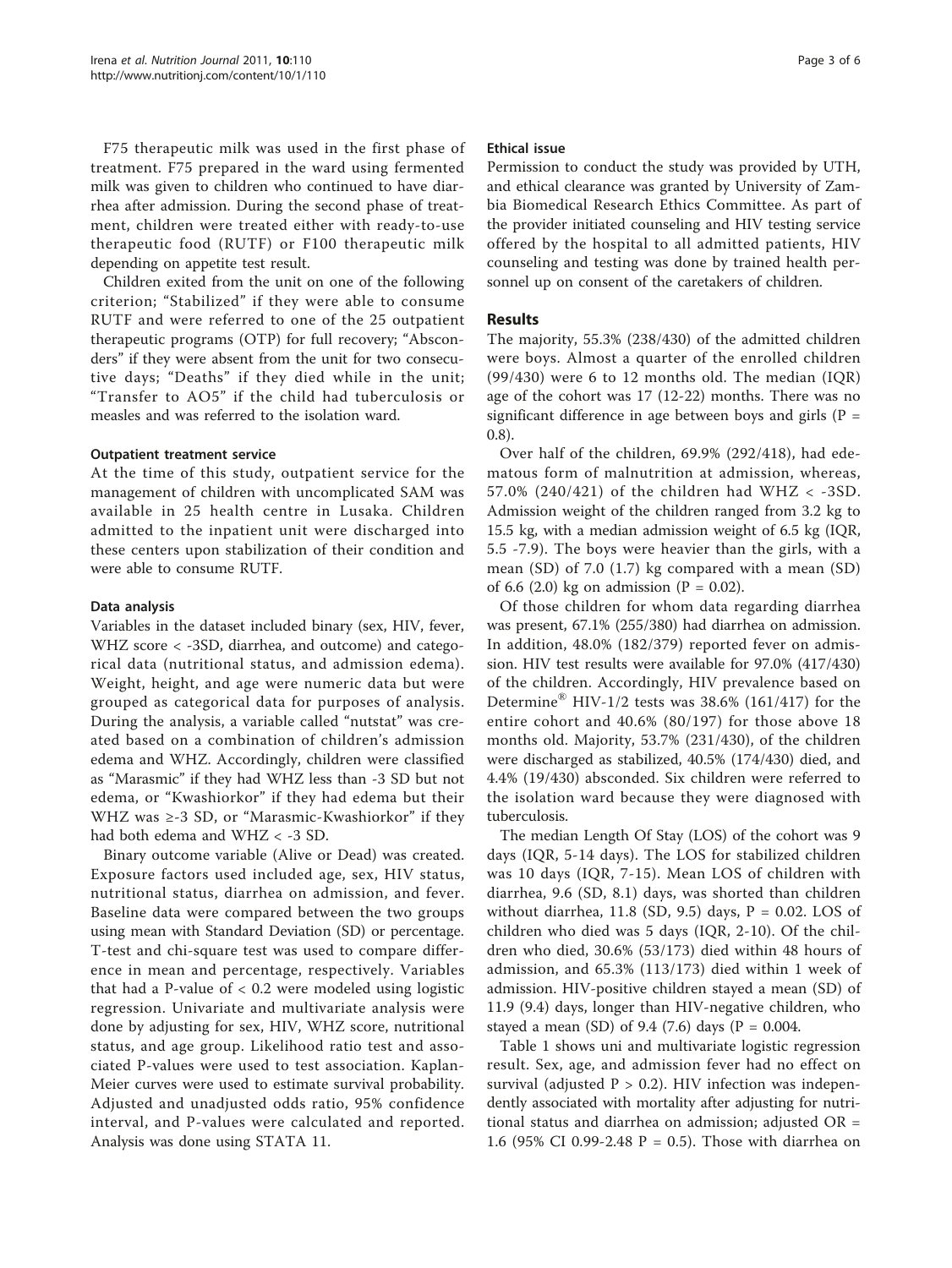| Variable                         | Outcome (died) n, (row %) | Unadjusted OR (95% CI) |                        | P-value | Adjusted OR (95% CI) |                        | P-value |
|----------------------------------|---------------------------|------------------------|------------------------|---------|----------------------|------------------------|---------|
| Sex ( $n = 430$ )                |                           |                        |                        |         |                      |                        |         |
| $F(n = 192)$                     | 81 (46.6)                 |                        |                        |         |                      |                        |         |
| $M(n = 238)$                     | 93 (53.5)                 |                        | $1.14$ $(0.77-1.68)$   | 0.01    |                      | $1.03$ $(0.65 - 1.64)$ | 0.8     |
| Age group, months ( $n = 430$ )  |                           |                        |                        |         |                      |                        |         |
| $6-11(n = 99)$                   | 47 (27.0)                 |                        |                        |         |                      |                        |         |
| $12-17$ (n = 130)                | 58 (33.3)                 | 0.89                   | $(0.52 - 1.51)$        |         |                      | $0.84$ $(0.45-1.60)$   | 0.6     |
| $18-23$ (n = 114)                | 38 (21.8)                 | 0.55                   | $(0.32 - 0.96)$        | 0.1     |                      | $0.44$ $(0.23 - 0.85)$ | 0.02    |
| $24-59$ (n = 87)                 | 31 (17.8)                 | 0.61                   | $(0.34 - 1.10)$        |         |                      | $0.6$ $(0.30-1.20)$    | 0.2     |
| Nutritional status ( $n = 402$ ) |                           |                        |                        |         |                      |                        |         |
| Marasmic ( $n = 110$ )           | 38 (23.0)                 |                        |                        |         |                      |                        |         |
| Kwashiorkor ( $n = 162$ )        | 57 (34.6)                 | 1.03                   | $(0.62 - 1.71)$        |         |                      | $1.27$ $(0.70 - 2.31)$ | 0.8     |
| Marasmic-kwash ( $n = 130$ )     | 70 (42.4)                 |                        | $2.2$ $(1.31 - 3.73)$  | 0.002   |                      | 2.8 (1.52-5.15)        | 0.001   |
| HIV status, $(n = 417)$          |                           |                        |                        |         |                      |                        |         |
| $HIV-ve (n = 256)$               | 91 (54.9)                 |                        |                        |         |                      |                        |         |
| $HIV+ve (n = 161)$               | 75 (45.2)                 |                        | $1.58$ $(1.06 - 2.37)$ | 0.03    |                      | $1.6$ $(0.99-2.48)$    | 0.06    |
| Diarrhea, $(n = 380)$            |                           |                        |                        |         |                      |                        |         |
| No (n = $125$ )                  | 35(21.5)                  |                        |                        |         |                      |                        |         |
| Yes (n = 255)                    | 128 (78.5)                |                        | 2.59 (1.62-4.16)       | < 0.001 |                      | 2.5 (1.50-4.09)        | < 0.001 |
| Fever, $(n = 379)$               |                           |                        |                        |         |                      |                        |         |
| No (n = 197)                     | 92 (56.8)                 |                        |                        |         |                      |                        |         |
| Yes ( $n = 182$ )                | 70 (43.2)                 |                        | $0.72$ $(0.47-1.08)$   | 0.1     |                      | $0.59$ $(0.37-0.93)$   | 0.4     |

<span id="page-3-0"></span>Table 1 Univariate and multivariate analysis of factors associated with death

OR: odds ratio, n: number, -ve: negative, +ve: positive, CI: confidence Interval

admission had a two and half times the odds of death, adjusted OR =  $2.5$  (95% CI 1.50-4.09, P < 0.001).

Figure 1 compares the risk of death in children with and without diarrhea using Kaplan-Meier survival estimates. Children with diarrhea had a significantly reduced survival rate.

#### **Discussion**

Large number of children admitted to the stabilization centre suffered from diarrhea and HIV. The cohort also



had higher prevalence of edema at admission. These factors were found to independently increase their risk of mortality during subsequent treatment at the unit. However, diarrhea was associated with the highest risk of mortality adjusted for other factors. The mortality rate observed in this study was higher than that recommended by SPHERE (less than 10%) for inpatient management of SAM[[18\]](#page-5-0). It also fell short of WHO suggestions of less than 5%[\[9\]](#page-5-0). Similarly, the mortality rate was higher than that in other studies done in Sub-Saharan Africa; the risk of mortality in NRUs for HIVpositive children in Sub-Saharan Africa was found to be 33.6% (range: 23.6%-38.4%)[[19\]](#page-5-0). The first week of inpatient stay was the most critical to the survival of children; most deaths occurred during this period. Admission fever was not a reliable predictor of mortality in these children.

The age of the children in our study was comparable to the ages of children in studies done by Bachou et al (2006) [[20](#page-5-0)] and Sunguya et al (2006) [[21](#page-5-0)] Children in the study by Maitland K et al (2006)[[22](#page-5-0)] were older (median age of 25 months, IQR 16-46). The predominant (68.9%) form of malnutrition in our study was kwashiorkor. The study by Maitland K et al (2006)[[22\]](#page-5-0), however, found a relatively lower prevalence (42%) of kwashiorkor.

In a study by Maitland et al (2006)[[22\]](#page-5-0), the mortality rate was reduced from 30% to 19% following a stricter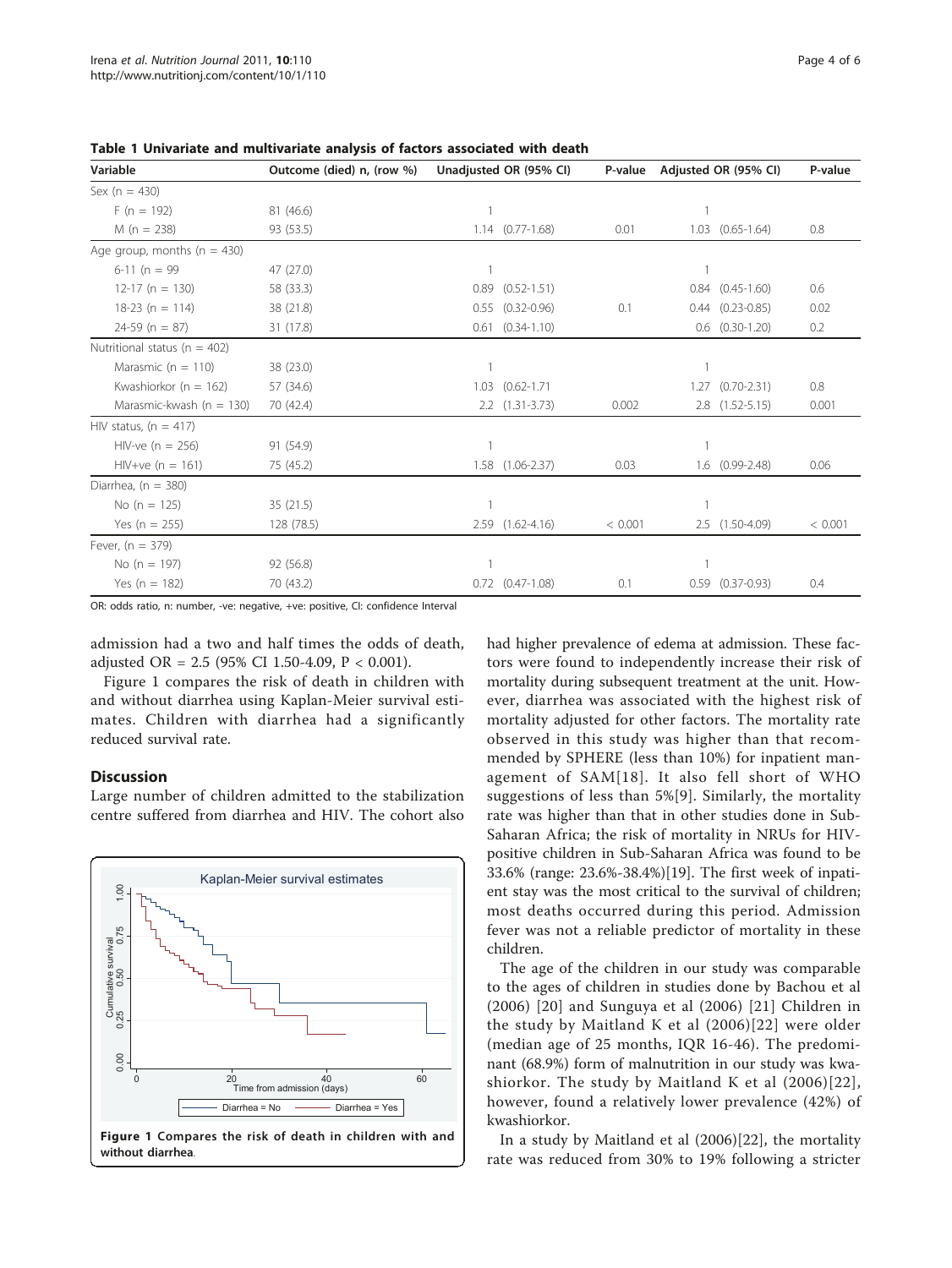application of WHO therapeutic guidelines. However, the mortality rate observed in UTH had persistently been above 30% (ward audit) despite efforts to adhere to the WHO treatment recommendations. Similar high mortality rates were observed in inpatient units in Malawi[[8\]](#page-5-0), indicating a possibility of regional variation in case presentation and response to treatment. For a 59-bed capacity ward, the UTH inpatient unit has more children than it can accommodate year around. The congestion of the ward, with more than one child per cot, made management of the children difficult. The presence of children's caretakers and accompanying siblings has made management even more challenging. This has negatively impacted on the quality of service. The impact of such operational conditions on outcome of children treated in inpatient setups has been shown in the paper by Heikens et al, (2008)[[23\]](#page-5-0).

The HIV prevalence found among children in our study is higher than the 29.2% prevalence found in a recent meta-analysis[[19](#page-5-0)]. Moreover, both in our study and that of Fergusson, P. & Tompkins, A., (2009)[\[19](#page-5-0)] it was found that HIV-positive children had a higher risk of death than HIV-negative children.

The high prevalence and observed effect of diarrhea on the outcomes of the children calls for strengthened community-level interventions, targeted towards prevention and treatment of diarrhea. Simple and effective interventions such as hand-washing, zinc supplementation, oral rehydration solutions, and water and sanitation interventions at the community level deserve a critical look[[24\]](#page-5-0). This is more relevant taking into consideration the poor sanitary condition of the areas the admitted children came from[\[25\]](#page-5-0).

Since the advent of Community-Based Therapeutic Care (CTC), the case fatality of children with SAM without complications has been reduced to less than 5% [[5,26\]](#page-5-0). Accordingly more efforts need to be made in Lusaka to identify children suffering from SAM at an earlier stage by strengthening active case finding at the community level. In addition, the value of a supplementary feeding program, which is lacking in the current CTC program in Lusaka, needs to be looked into in order to prevent fast deterioration of children into severe malnutrition during peak malnutrition periods. Related to the documented high prevalence of kwashiorkor, the current practice of providing high doses of vitamin A as part of the inpatient management is questionable in the face of evidence demonstrating increased risk of mortality in children with edematous forms of malnutrition receiving high doses of vitamin A [[27\]](#page-5-0).

### Limitations and strength

The fact that the HIV test results presented in this paper were not confirmed by PCR, while over half of

the children included in the study were less than 18 months old is a serious shortcoming of our study. Lack of key socio-demographic data might have limited our understanding of the impact such factors play on the outcome of children. Exclusion of children admitted over the weekend might have introduced a selection bias. From observation children admitted over weekends tended to be more likely to be severely ill.

This study presents findings of children with complicated SAM that receive treatment in a context where ward congestion, staff turnover and fatigue, and limited diagnostic ability exist. In addition, children came from an environment where prevalence of infectious diseases such as diarrhea and HIV are high. The operational research nature of our study, representing a real life scenario, makes it representative of most conditions in developing countries. A renewed effort to better understand the appropriate management children with complicated SAM that present with diarrhea exists, and we believe our study will add an impetus to this effort.

# Conclusion

Diarrhea is a major cause of complication in children with severe acute malnutrition admitted to the inpatient unit. Under the current standard management approach, diarrhea in children with SAM was found to increase their odds of death substantially irrespective of other factors. Given the difficulty health workers faced in treating such children- we strongly feel our findings will add value to the effort being made to improve the current management protocol for diarrhea in severely malnourished children.

### Contribution of authors

MM designed and implemented the study, and AHI proposed the study, sourced funding, and did the analysis and write-up. All authors read, critically commented, and approved the final manuscript.

#### **Abbreviations**

CTC: Community-based Therapeutic Care; HIV: Human Immunodeficiency Virus; IQR: Inter Quartile Range; IU: International Unit; LOS: Length of Stay; MUAC: Mid-Upper Arm Circumference; NCHS: Centre for Health Statistics; OR: Odds Ration; OTP: Outpatient Therapeutic Care; PCR: Polymerase Chain Reaction; RUTF: Ready-to-Use Therapeutic Foods; UTH: University Teaching Hospital; WHO: World Health Organization; WHZ: Weight-for-Height Z-score

#### Acknowledgements

We would like to thank Dr. Beatrice Amadi and Prof. Chifumbe Chintu for reviewing and commenting on the manuscript. This study was also supported by the Office of Health, Infectious Disease, and Nutrition, Bureau for Global Health, United States Agency for International Development (USAID), under terms of Cooperative Agreement No. GHN-A-00-08-00001-00, through the FANTA-2 Project, operated by the Academy for Educational Development (AED). The contents are the responsibility of AED and do not necessarily reflect the views of USAID or the United States Government.